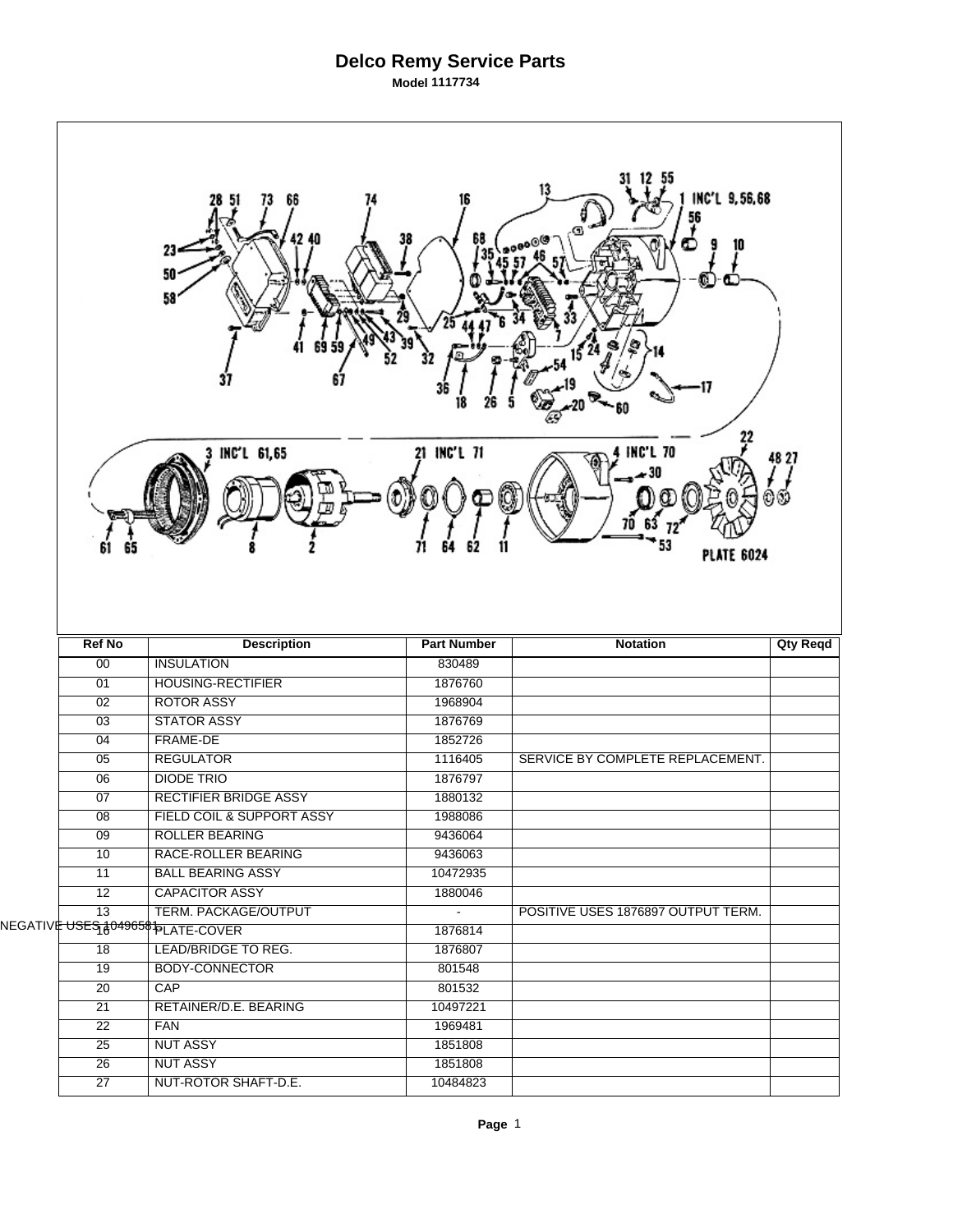## **Delco Remy Service Parts Model 1117734**

| 13<br>INC'L 9,56,68<br>66<br>56<br>68<br>σ.<br>23<br>50<br>U.<br>58<br>22<br>21 INC'L 71<br><b>INC'L 70</b><br>INC'L 61,65<br>48 27<br><b>PLATE 6024</b> |                                     |                    |                                                 |                 |                   |  |  |  |
|----------------------------------------------------------------------------------------------------------------------------------------------------------|-------------------------------------|--------------------|-------------------------------------------------|-----------------|-------------------|--|--|--|
| <b>Ref No</b>                                                                                                                                            | <b>Description</b>                  | <b>Part Number</b> | <b>Notation</b>                                 | <b>Qty Reqd</b> |                   |  |  |  |
| $\overline{30}$                                                                                                                                          | <b>SCREW ASSY</b>                   | 10497222           |                                                 |                 |                   |  |  |  |
| 31                                                                                                                                                       | <b>SCREW ASSY</b>                   | 1846955            |                                                 |                 |                   |  |  |  |
| $\overline{32}$                                                                                                                                          | <b>SCREW ASSY</b>                   | 1846955            |                                                 |                 |                   |  |  |  |
| $\overline{33}$                                                                                                                                          | <b>SCREW</b>                        | 1968945            |                                                 |                 |                   |  |  |  |
| 34                                                                                                                                                       | <b>SCREW ASSY</b>                   | 1846955            |                                                 |                 |                   |  |  |  |
| 35                                                                                                                                                       | <b>SCREW ASSY</b>                   | 830335             |                                                 |                 |                   |  |  |  |
| $\overline{36}$                                                                                                                                          | <b>SCREW ASSY</b>                   | 1976061            |                                                 |                 |                   |  |  |  |
| 44                                                                                                                                                       | WASHER-INSUL.-REG. ATTACH. SCREW    | 1913846            |                                                 |                 |                   |  |  |  |
| 45                                                                                                                                                       | WASHER-PLAIN (.20" I.D.)-RECT. BRID | 807295             |                                                 |                 |                   |  |  |  |
| $\overline{45}$                                                                                                                                          | <b>WASHER</b>                       | 1919478            |                                                 |                 |                   |  |  |  |
| 46                                                                                                                                                       | <b>WASHER</b>                       | 1919478            |                                                 |                 |                   |  |  |  |
| $\overline{47}$                                                                                                                                          | WASHER-PLAIN-REGULATOR ATTACH. SCRE | 807295             |                                                 |                 |                   |  |  |  |
| 48                                                                                                                                                       | <b>WASHER-SHAFT NUT</b>             | 10484823           |                                                 |                 |                   |  |  |  |
| 53                                                                                                                                                       | THRU BOLT                           | 1968991            |                                                 |                 |                   |  |  |  |
| $\overline{54}$                                                                                                                                          | <b>BOOT</b>                         | 1876806            |                                                 |                 |                   |  |  |  |
| 55                                                                                                                                                       | <b>BRACKET-CAPACITOR</b>            | 1880118            |                                                 |                 |                   |  |  |  |
| $\overline{56}$                                                                                                                                          | <b>BUSHING</b>                      | 1892765            |                                                 |                 |                   |  |  |  |
| $\overline{57}$                                                                                                                                          | <b>BUSHING</b>                      | 1966879            |                                                 |                 |                   |  |  |  |
| 61                                                                                                                                                       | <b>CLIP-TERM.-STATOR LEADS</b>      | 1969671            |                                                 |                 |                   |  |  |  |
| 62                                                                                                                                                       |                                     |                    |                                                 |                 |                   |  |  |  |
|                                                                                                                                                          | COLLAR (INSIDE)-SPACE-D.E. BEARING  | 10497218           |                                                 |                 |                   |  |  |  |
| 63                                                                                                                                                       | COLLAR (OUTSIDE)-SPACE-D.E.         | $\blacksquare$     | IF AN OUTSIDE BEARING SEAL (ILLUS. 70) IS USED- |                 | 1968890 COLLAR MI |  |  |  |
| 64<br>65                                                                                                                                                 | GASKET<br><b>GROMMET</b>            | 1968884<br>1876805 |                                                 |                 |                   |  |  |  |